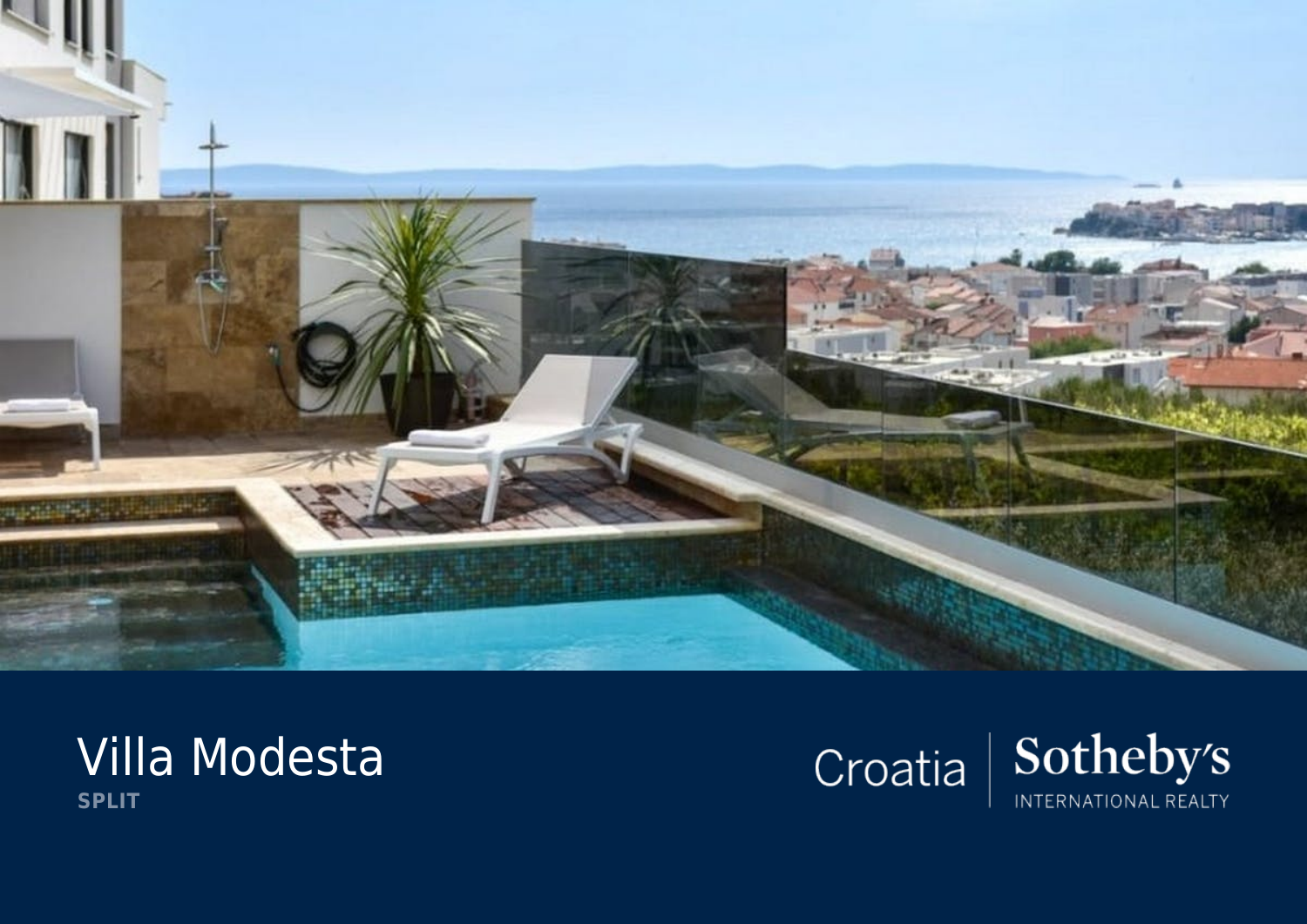## Villa Modesta



**LIVING AREA** 300 m2



**PLOT SIZE** 365 m2



**PRICE** 1.200.000 €





**ROOMS** 4

**CONTACT Ivana Marković**  Grljevačka 2a, 21312 Podstrana m: 00385 (0)916027672 info@sothebysrealty.hr www.sothebysrealty.hr

Each Office is Independently Owned and Operated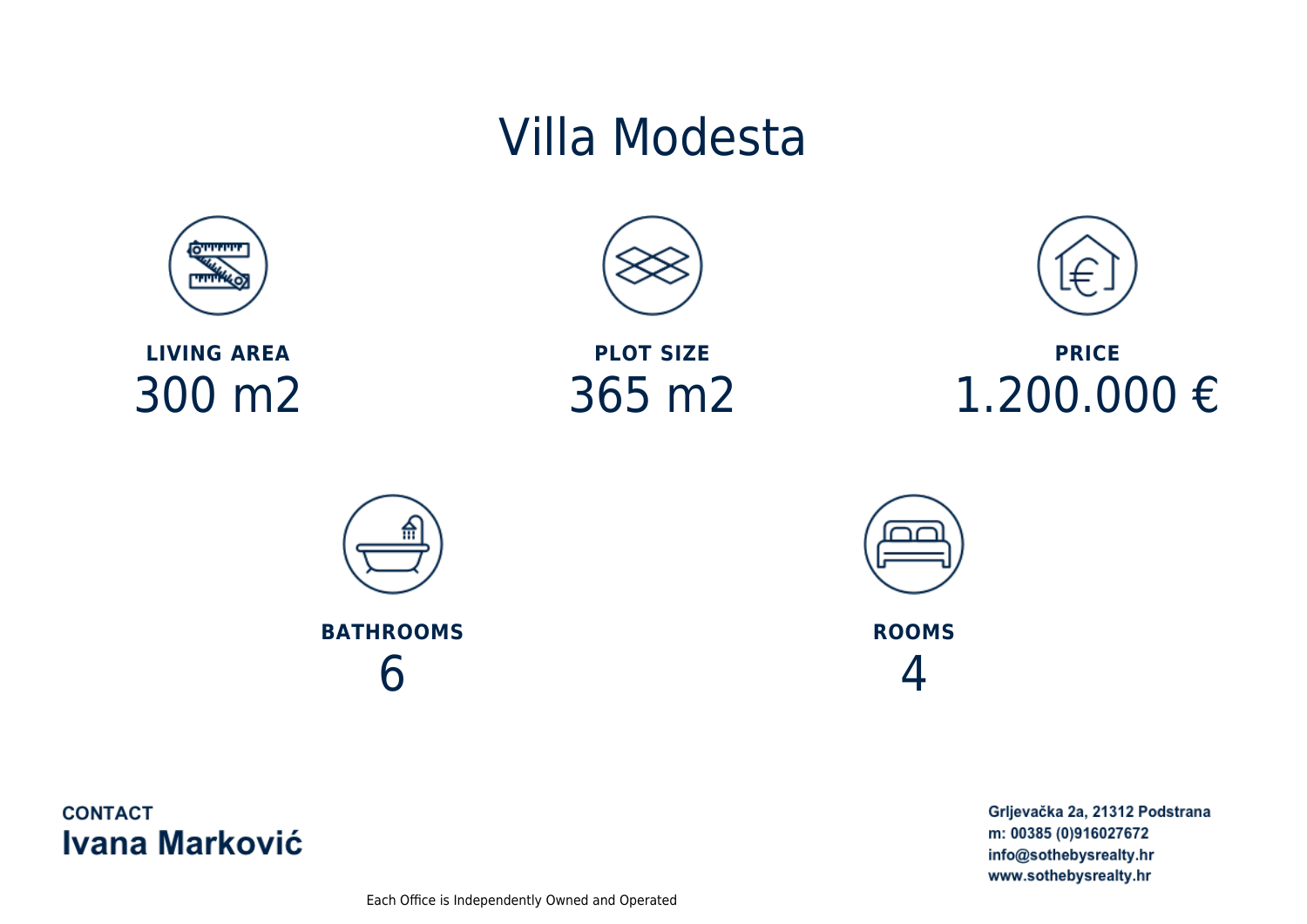Villa Modesta is a newly built modern property located near the city of Split, which stands out for its many natural beauties, tourist attractions and facilities, and rich cultural and historical heritage. It is located on a plot of 365 m2 and includes a living space of 300 m2 spread over four floors. With its contemporary design and modern interior, emphasized by top equipment, Villa Modesta provides a high standard of living. Every detail has been meticulously thought out, resulting in this first-class property with a unique sea view. The spacious basement comprises a large storage room and technical room. The elegant open concept ground floor is equipped with underfloor heating and consists of a modern and fully equipped kitchen, dining room, spacious living room with a fireplace and guest toilet. Glass walls open the interior to a carefully designed outside space with a terrace, swimming pool with sun deck and shower, summer kitchen with dining area, lounge area and toilet. There is a garage for two vehicles and two outdoor parking spaces on the ground floor. Internal stairs lead to the first floor, where four luxury bedrooms are located, each with a bathroom and a balcony. They are decorated in neutral and soothing tones providing an immediate sense of well-being and relaxation. The top floor comprises a spacious room currently used as a gym with direct access to the roof terrace with a whirlpool tub and enchanting views of the sea and Split. This luxuriously designed and modern villa full of natural light and carefully selected details provides maximum functionality and absolute comfort. Beautiful and peaceful environment, panoramic views of Split, sea and the islands, high standard of construction, luxurious interior and many facilities and proximity to the sea and pebble beaches make Villa Modesta an ideal property for all those who want to enjoy Mediterranean lifestyle all year round without compromising quality or comfort. Still, at the same time, it has excellent potential as a tourist rental property.

## AMENITIES

Balcony  $\checkmark$  Energy certificate  $\checkmark$  Fitness area  $\checkmark$  Furnished  $\checkmark$  Garden  $\checkmark$  Parking  $\checkmark$  Pool  $\checkmark$  Seaview  $\checkmark$ 

Terrace $\checkmark$